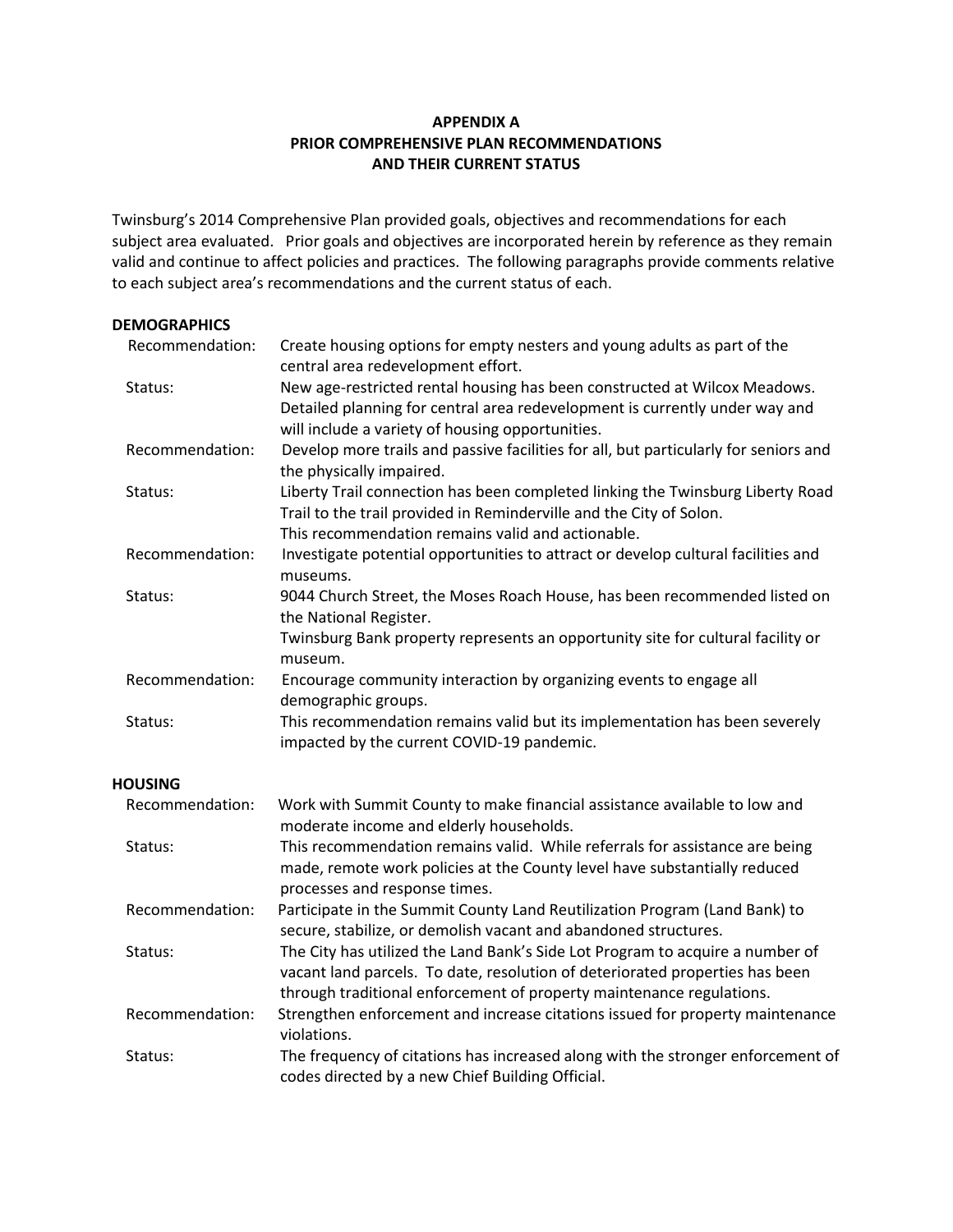| Recommendation: | Encourage mixed use development including a variety of housing types in the<br>central area.                 |
|-----------------|--------------------------------------------------------------------------------------------------------------|
| Status:         | Planning for a mixed-use redevelopment of a 10-acre portion of the central area<br>is currently in progress. |

#### **LAND USE**

| Recommendation: | Encourage development of land consistent with the current zoning.           |
|-----------------|-----------------------------------------------------------------------------|
| Status:         | PDA 1 - no change                                                           |
|                 | PDA 2 - developed consistent with zoning                                    |
|                 | PDA 3 - no change                                                           |
|                 | PDA 4 - developed consistent with zoning                                    |
|                 | PDA 5 - no change                                                           |
|                 | PDA 6 - re-zoned to R-5 and developed with substantial preserved open space |
|                 | PDA 7 - no change                                                           |
|                 | PDA 8 - currently in planning for development consistent with zoning        |
|                 | PDA 9 - no change                                                           |
|                 | PDA 10 - developed consistent with zoning                                   |
|                 | PDA 11 - no change                                                          |
|                 | PDA 12 - no change                                                          |
|                 | PDA 13 - no change, re-zoning recommendation still valid                    |
|                 | PDA 14 - no change                                                          |
|                 | PDA 15 - no change                                                          |
|                 | PDA 16 - partially developed consistent with zoning                         |
|                 | PDA 17 - partially developed consistent with zoning                         |
|                 | PDA 18 - partial cemetery expansion, recommendation valid for remainder     |
|                 | PDA 19 - no change                                                          |
|                 | PDA 20 - developed consistent with zoning                                   |
|                 | PDA 21 - zoning changed on north half to R-5 and developed with open space  |
|                 | PDA 22 - no change                                                          |
|                 | PDA 23 - no change                                                          |
|                 | PDA 24 - developed consistent with zoning                                   |
|                 | PDA 25 - partially developed consistent with zoning                         |
| Recommendation: | Encourage redevelopment and improved aesthetics in the Ravenna Road         |
|                 | corridor.                                                                   |
| Status:         | No change.                                                                  |
| Recommendation: | Acquire remaining privately owned properties in Tinkers Creek corridor for  |
|                 | flood damage reduction, habitat preservation and recreational trail         |
|                 | development.                                                                |
| Status:         | Two flood prone homes acquired and converted to open space.                 |
|                 | Part of the Duval property (Cannon Road) secured for trail development.     |

### **BUSINESS AND INDUSTRY**

| Recommendation: | Provide capital improvements in the central area to attract and support        |
|-----------------|--------------------------------------------------------------------------------|
|                 | investment, improved image, and connectivity.                                  |
| Status:         | Detailed planning for redevelopment of a 10-acre portion is currently being    |
|                 | undertaken, including capital improvements anticipated to be funded by private |
|                 | investment and tax increment financing of public use elements.                 |
| Recommendation: | Continue participation in KSU's Entrepreneur-in-Residence Program.             |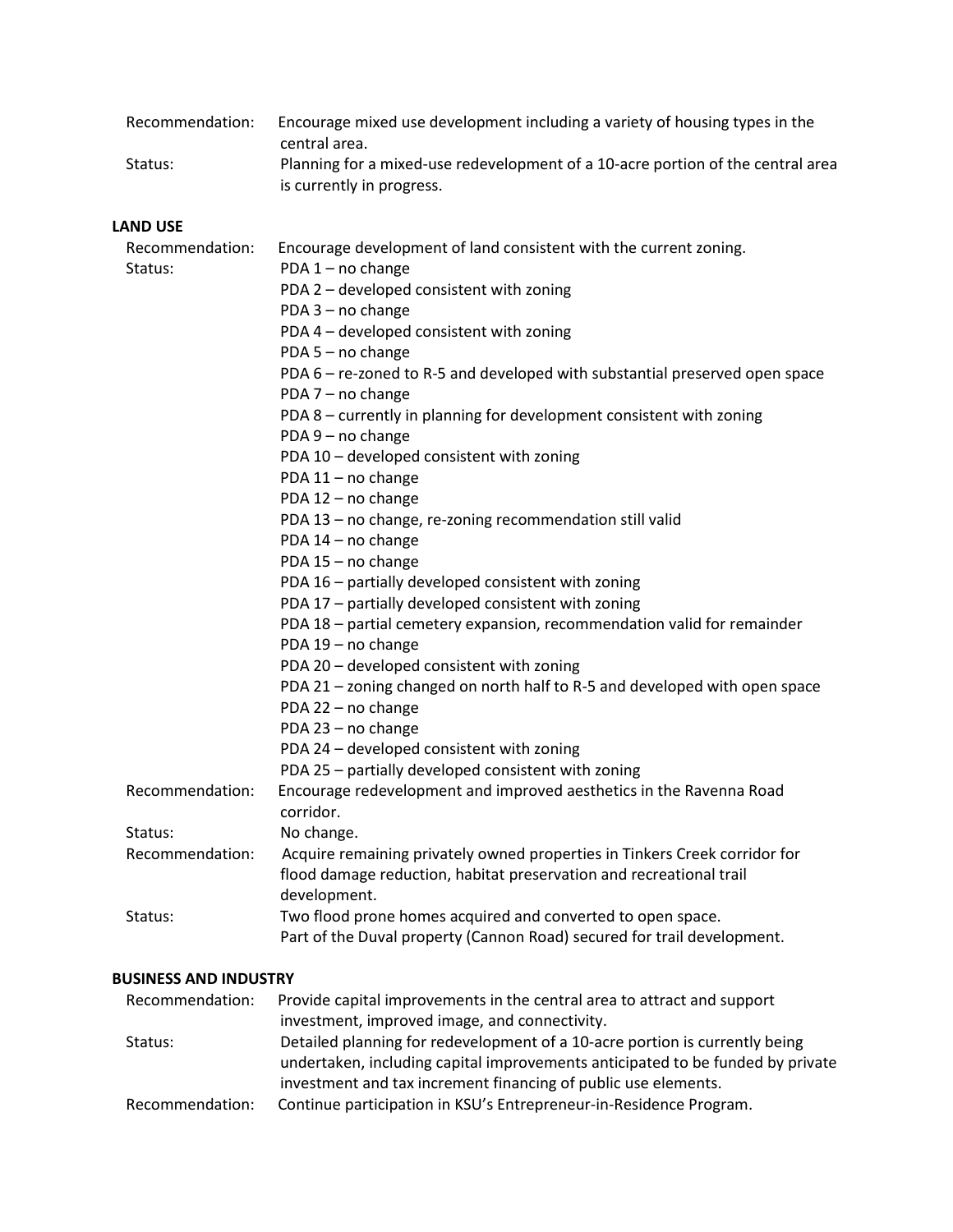| Status:         | KSU's program has changed and is now focused on start-up assistance through<br>its Launchnet Program.                              |
|-----------------|------------------------------------------------------------------------------------------------------------------------------------|
| Recommendation: | Recognize and address business opportunities in health care, housing, and<br>personal services represented by an aging population. |
| Status:         | No change                                                                                                                          |
| Recommendation: | Continue the City's business retention and visitation program.                                                                     |
| Status:         | Continued but significantly reduced due to COVID-19 meeting restrictions.                                                          |
| Recommendation: | Seek opportunities to collaborate with Twinsburg Chamber and other                                                                 |
|                 | organizations to benefit local business and industry.                                                                              |
| Status:         | No change.                                                                                                                         |
| Recommendation: | Support and strengthen local retail centers.                                                                                       |
| Status:         | No change.                                                                                                                         |
| Recommendation: | Encourage more diverse retail and service businesses in the central area.                                                          |
| Status:         | No change, however, COVID-19 has had a significant impact related to                                                               |
|                 | restrictions on group gatherings, reduced in-person shopping, and restrictions                                                     |
|                 | on personal service businesses like beauty shops, barbers, etc.                                                                    |

### **CULTURAL RESOURCES**

| Recommendation:     | Investigate potential to attract cultural facilities and museums.                                                                                                                                                                   |
|---------------------|-------------------------------------------------------------------------------------------------------------------------------------------------------------------------------------------------------------------------------------|
| Status:             | No change.                                                                                                                                                                                                                          |
| Recommendation:     | Work with local institutions to enhance cultural understanding and<br>development.                                                                                                                                                  |
| Status:             | The Mayor's office has initiated and is conducting regular meetings of a Justice,<br>Equity, Diversity and Inclusion (JEDI) Committee consisting of members from<br>diverse backgrounds and affiliations to address related issues. |
| Recommendation:     | Incorporate public art in conspicuous locations as central area redevelopment<br>occurs.                                                                                                                                            |
| Status:             | Detailed planning for the first phase of central area redevelopment is currently<br>being implemented and will include this consideration.                                                                                          |
| <b>CENTRAL AREA</b> |                                                                                                                                                                                                                                     |
| Recommendation:     | Provide public infrastructure needed to support private sector investment.                                                                                                                                                          |

| Recommendation: | Provide public infrastructure needed to support private sector investment.       |
|-----------------|----------------------------------------------------------------------------------|
| Status:         | First phase redevelopment planning is underway and anticipates overall site      |
|                 | planning that will include public infrastructure with cost sharing for           |
|                 | infrastructure determined by proportionate use and benefit.                      |
| Recommendation: | Increase multi-modal use potential.                                              |
| Status:         | Detailed planning for the first phase of central area redevelopment is currently |
|                 | being implemented and will include multi-purpose trails, pedestrian              |
|                 | considerations and public transit service.                                       |
| Recommendation: | Increase connectivity by adding connecting street sections.                      |
| Status:         | Detailed planning for the first phase of central area redevelopment is currently |
|                 | being implemented and is anticipated to include new local roadway sections.      |
| Recommendation: | Use the Old School property as an asset to leverage additional adjacent land     |
|                 | development.                                                                     |
| Status:         | Detailed planning for the first phase of central area redevelopment is currently |
|                 | being implemented which will utilize the Old School property to encourage        |
|                 | adjacent development.                                                            |
|                 |                                                                                  |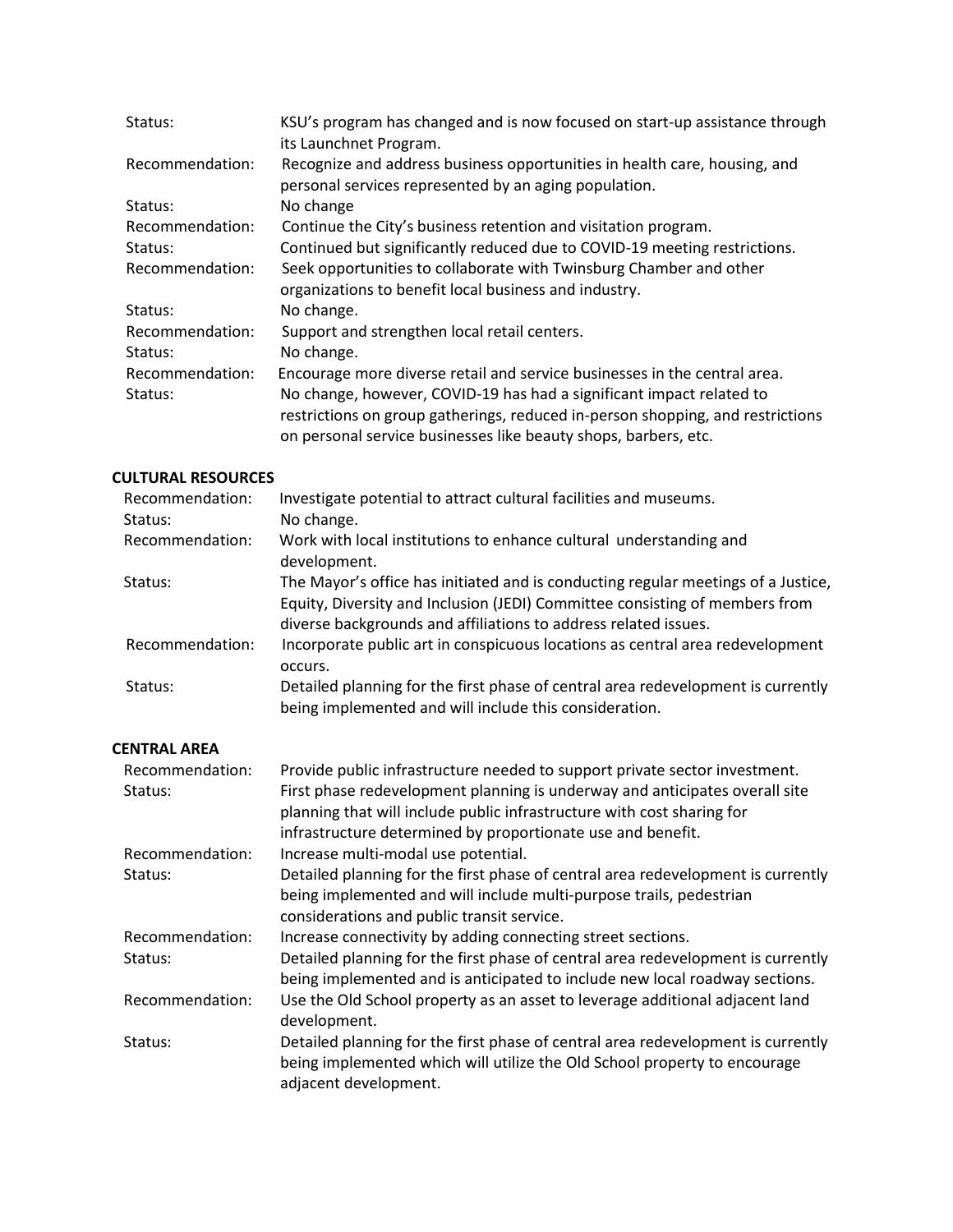| Recommendation: | Tie open space elements of the Tinkers Creek corridor to central area<br>redevelopment.                                                                                                                                    |
|-----------------|----------------------------------------------------------------------------------------------------------------------------------------------------------------------------------------------------------------------------|
| Status:         | Detailed planning for the first phase of central area redevelopment is<br>currently being implemented that will achieve this recommendation.                                                                               |
| Recommendation: | Carefully plan development to include terminal views, public niches, broad<br>sidewalks, public art and fountains, consistent streetscaping, setbacks and scale<br>to achieve a public living space.                       |
| Status:         | Detailed planning for the first phase of central area redevelopment is currently<br>being implemented with consideration of the above by landscape architects<br>and/or urban designers familiar with this recommendation. |
| Recommendation: | Provide traffic calming features to enhance public safety and accessibility.                                                                                                                                               |
| Status:         | Detailed planning for the first phase of central area redevelopment is currently<br>being implemented with consideration of the above by landscape architects<br>and/or urban designers familiar with this recommendation. |

#### **PARKS AND OPEN SPACE**

| Recommendation:                    | Acquire remaining Tinkers Creek riparian corridor properties to achieve           |
|------------------------------------|-----------------------------------------------------------------------------------|
|                                    | continuous access, preservation, flood damage reduction and recreation.           |
| Status:                            | Two flood prone homes acquired and converted to open space.                       |
|                                    | Part of the Duval property secured for trail development. Recommendation          |
|                                    | remains valid and actionable.                                                     |
| Recommendation:                    | Develop extensions of existing trails to achieve a central spine from which       |
|                                    | connecting links and destinations may be accessed.                                |
| Status:                            | A "First Mile, Last Mile" trail plan has been prepared with assistance from a     |
|                                    | Connecting Communities Grant through AMATS which identified potential             |
|                                    | extensions and connections for future action by the City. Additionally, a land    |
|                                    | parcel has been acquired from part of the Duval property and an easement          |
|                                    | acquired through the Wilcox Meadows development area to be used for future        |
|                                    | trail extension. Central area redevelopment is anticipating extension of trails   |
|                                    | along the Tinkers Creek corridor within the development area.                     |
| Recommendation:                    | Provide playground and playfield opportunities for neighborhoods south of I-      |
|                                    | 480 and in the Ravenna Road and Cannon Road corridors.                            |
| Status:                            | No change.                                                                        |
| Recommendation:                    | Identify the location of, and limit access to, unique and sensitive environmental |
|                                    | and cultural sites and secure their long-term preservation.                       |
| Status:                            | No change.                                                                        |
| Recommendation:                    | Share open space and recreational planning elements with adjacent political       |
|                                    | units.                                                                            |
| Status:                            | No change.                                                                        |
| Recommendation:                    | Implement various improvements at Gleneagles Golf Course to compete with          |
|                                    | other facilities and increase rounds played.                                      |
| Status:                            | Several improvements have been completed including new driving range, new         |
|                                    | clubhouse, restaurant and banquet facility, new irrigation system and controls.   |
| <b>TRANSPORTATION</b>              |                                                                                   |
| والمراجر فالقاط والمراجح الممراجات | Fuelunto utidonian Domeur Bood to theory longs leaturean Bouques Bood and         |

 Recommendation: Evaluate widening Darrow Road to three lanes between Ravenna Road and Tinker's Creek Bridge.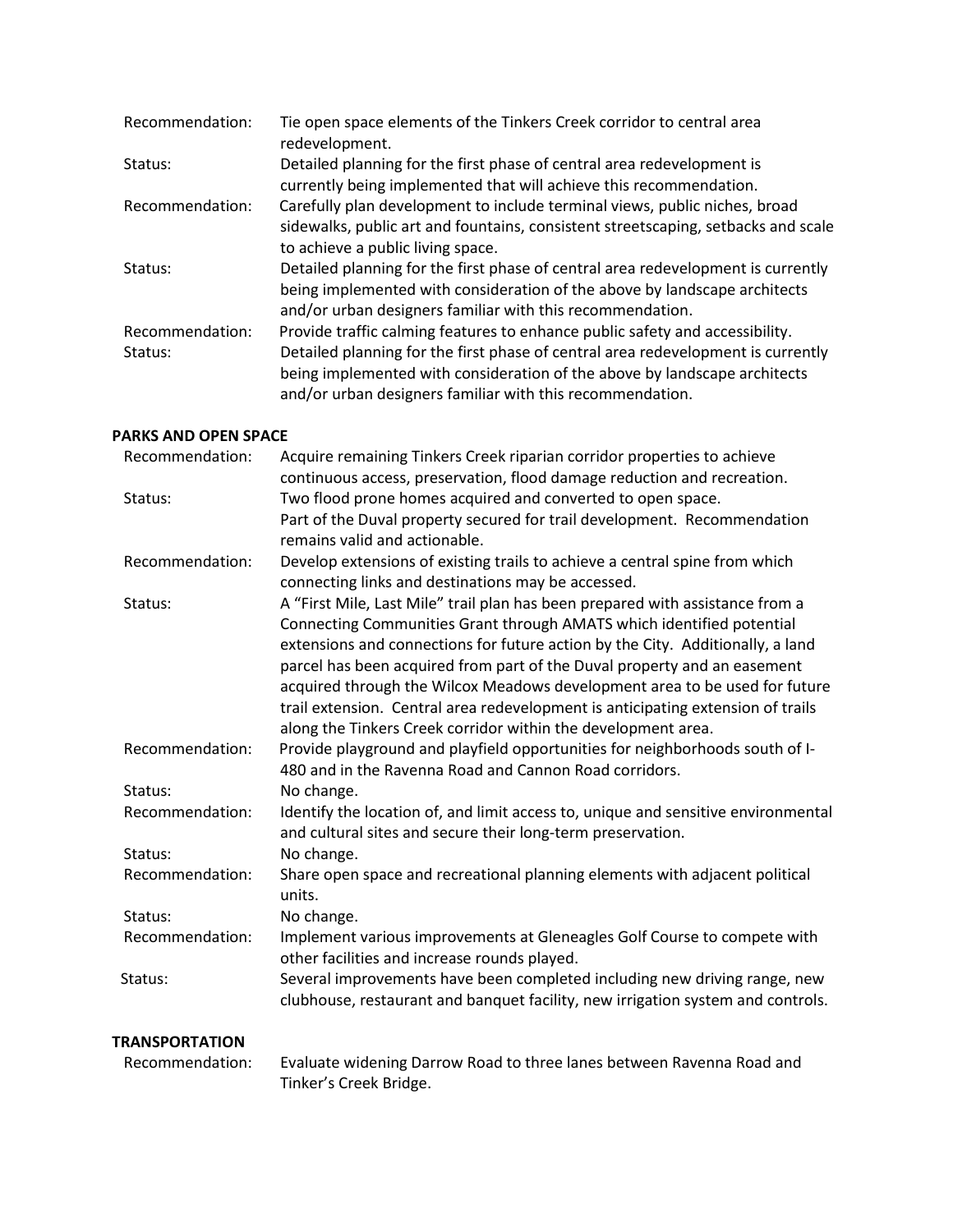| Project has been proposed to AMATS and is on long-term list for funding in the<br>future.                                                                                                                                                                                                                                                                                                                                                                                                                                                              |
|--------------------------------------------------------------------------------------------------------------------------------------------------------------------------------------------------------------------------------------------------------------------------------------------------------------------------------------------------------------------------------------------------------------------------------------------------------------------------------------------------------------------------------------------------------|
| Support central area development patterns that contribute new additional<br>connections between major routes.                                                                                                                                                                                                                                                                                                                                                                                                                                          |
| No change.                                                                                                                                                                                                                                                                                                                                                                                                                                                                                                                                             |
| Support loop road segments in new developments that provide multiple<br>opportunities for ingress and egress.                                                                                                                                                                                                                                                                                                                                                                                                                                          |
| No change.                                                                                                                                                                                                                                                                                                                                                                                                                                                                                                                                             |
| Evaluate intersection improvement alternatives at East Aurora Road/Darrow<br>Road and Maple Drive/Ravenna Road/Church Street intersections.                                                                                                                                                                                                                                                                                                                                                                                                            |
| No change.                                                                                                                                                                                                                                                                                                                                                                                                                                                                                                                                             |
| Program road widening for Chamberlin Road north of East Aurora Road,<br>Hadden Road south to Highland Road, Highland Road between Hadden Road<br>and Darrow Road, and Old Mill west to the corporation line.                                                                                                                                                                                                                                                                                                                                           |
| No change.                                                                                                                                                                                                                                                                                                                                                                                                                                                                                                                                             |
| Supplement the existing road and trail system with multi-purpose trails and on-<br>road bike lanes for recreational and transportation related bicycling.                                                                                                                                                                                                                                                                                                                                                                                              |
| A "First Mile, Last Mile" trail plan has been prepared with assistance from a<br>Connecting Communities Grant through AMATS which identified potential<br>extensions and connections for future action by the City. Additionally, a land<br>parcel has been acquired from part of the Duval property and an easement<br>acquired through the Wilcox Meadows development area to be used for future<br>trail extension. Central area redevelopment is anticipating extension of trails<br>along the Tinkers Creek corridor within the development area. |
|                                                                                                                                                                                                                                                                                                                                                                                                                                                                                                                                                        |

# **ENVIRONMENTAL QUALITY**

| Recommendation: | Continue to engage the Environmental Commission in efforts to provide public<br>education.                                                                                                                                                                                                                                           |
|-----------------|--------------------------------------------------------------------------------------------------------------------------------------------------------------------------------------------------------------------------------------------------------------------------------------------------------------------------------------|
| Status:         | No change.                                                                                                                                                                                                                                                                                                                           |
| Recommendation: | Facilitate sustainability goals and objectives by development of a formal<br>"Sustainability Plan."                                                                                                                                                                                                                                  |
| Status:         | The current plan update is intended to address this recommendation.                                                                                                                                                                                                                                                                  |
| Recommendation: | Adopt complete streets standards and incorporate multi-modal transportation<br>in new corridors.                                                                                                                                                                                                                                     |
| Status:         | Central area redevelopment anticipates a new urbanism style where housing is<br>integrated in a mixed-use pattern enabling greater connectivity and less auto<br>dependence. Multi-modal transportation options and complete street<br>components will be incorporated to the extent possible given right-of-way<br>characteristics. |
| Recommendation: | Continue to acquire riparian and flood hazard areas associated with Tinker's<br>Creek to close gaps and ensure preservation of environmentally sensitive<br>areas.                                                                                                                                                                   |
| Status:         | Two flood prone homes acquired and converted to open space.<br>Part of the Duval property secured for trail development. Recommendation<br>remains valid and actionable.                                                                                                                                                             |
| Recommendation: | Continue to work in partnership with local organizations like Summit Metro<br>Parks and Summit Soil and Water Conservation District to facilitate land<br>conservation and improved water quality within Tinker's Creek.                                                                                                             |